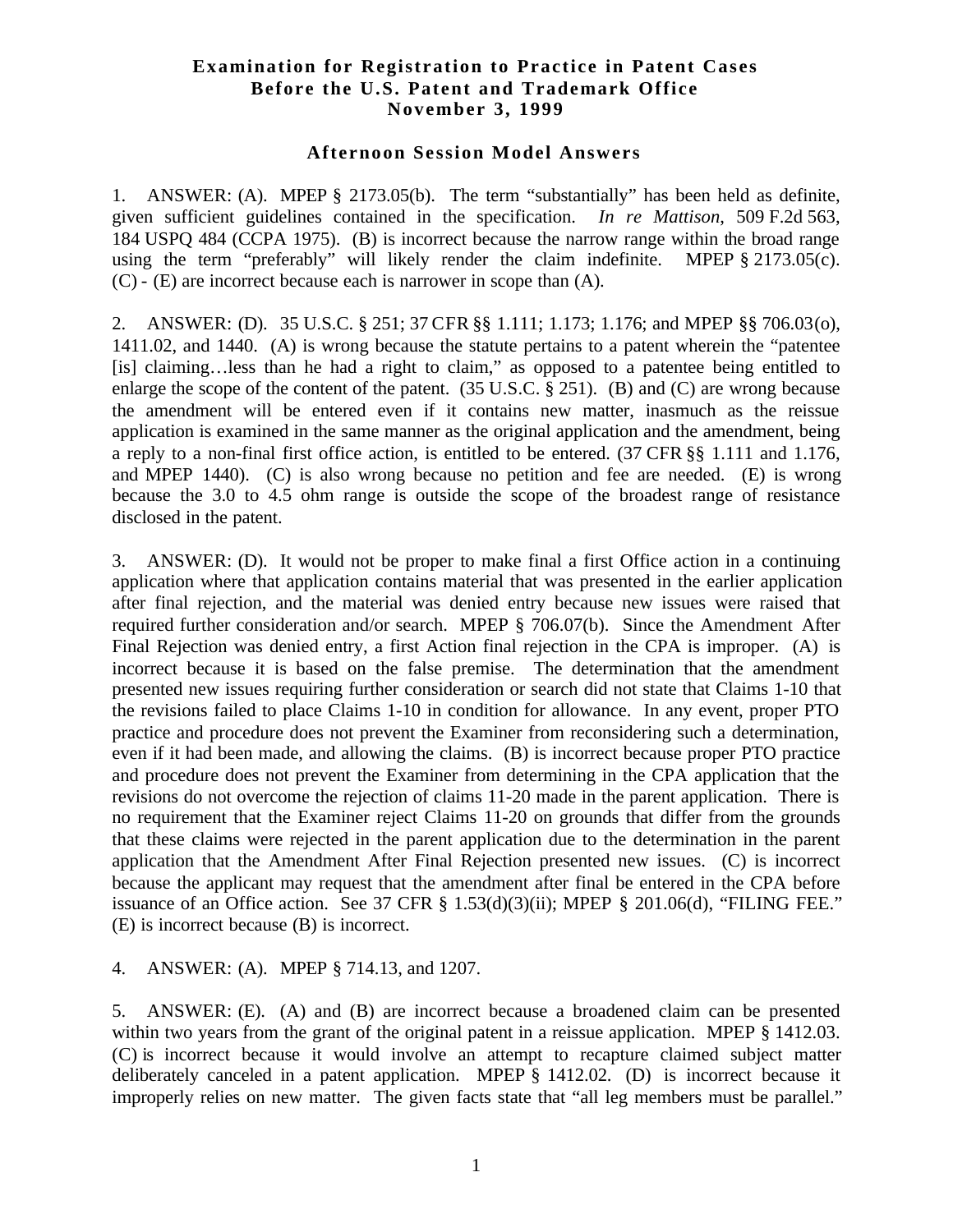Although the specification of the nonprovisional application was later amended to state that the leg member could be substantially parallel, this is new matter, even in the absence of an objection to entry of new matter in the nonprovisional application. There was no support in the original disclosure for "substantially parallel," where the specification requires the legs "must be parallel." Therefore, amending the claim in the reissue application to replace "parallel" with "substantially parallel" is not likely to be allowed. MPEP § 1411.02.

6. ANSWER: (D). The claim (A) recites sufficient acts performed on subject matter, e.g. passing the signal through the filter. See MPEP § 2173.05(q) and *Ex parte Porter,* 25 USPQ2d 1144 (Bd. Pat. App. & Int. 1992) cited therein. Therefore, (A) appropriately claims a process. (B) recites the act of polymerizing an organic compound. Therefore, (B) appropriately claims a process. The claim in (C) is not a proper process claim because it does not recite an act specifying how a use or process is accomplished. Therefore, this claim would be rejected as indefinite under 35 U.S.C. § 112 or as an improper definition of a process under 35 U.S.C. § 101. See MPEP § 2173.05(q); *Ex parte Erlich*, 3 USPQ2d 1011 (Bd. Pat. App. & Int. 1986) (claim to "A process for using monoclonal antibodies of claim 4 to isolate and purify human fibroblast interferon" was held indefinite because it merely recited a use without any active, positive steps delimiting how this use is actually practiced); *Clinical Products Ltd. v. Brenner*, 255 F.Supp. 131, 149 USPQ475 (D.D.C. 1966) (claim to "The use of a sustained release therapeutic agent in the body of ephedrine absorbed upon polystyrene sulfonic acid" is not a proper process claim under 35 U.S.C. § 101). (E) is incorrect because (C) is incorrect.

7. ANSWER: (D). 37 CFR §§ 1.97; 1.98; 1.607(c); and 10.23(c)(7). (A), (B) and (C) are not correct because they do not identify the number of the patent claim that has been copied. (E) is not the most proper course of action to take. The IDS does not identify the QED patent from which the claim was copied. Arguing that Claim 6 of the QED patent is an obvious improvement to the instant invention would not be considered relevant. 37 CFR § 1.98(a)(3).

8. ANSWER: (A) is the most correct answer. 37 CFR § 1.131; and MPEP § 715.03. See *In re Spiller*, 500 F.2d 1170, 182 USPQ 614 (CCPA 1974). (B) and (C) are incorrect. To overcome a reference indirectly, as in (B) and (C), a showing of prior completion of a different species should be coupled with a showing that the claimed species would have been an obvious modification of the species completed by applicant. *In re Spiller, supra; In re Clark*, 148 USPQ 665 (CCPA 1966); *In re Plumb*, 176 USPQ 323 (CCPA 1973); *In re Hostettler*, 356 F.2d 562, 148 USPQ 514 (CCPA 1966), MPEP § 715.03. (D) is incorrect because the declaration cannot be used to antedate a statutory bar, and the reference is a statutory bar under 35 U.S.C. § 102(b) inasmuch as it issued more than one year before the Jones application was filed. 37 CFR § 1.131. (E) is incorrect because the declaration is ineffective to overcome a U.S. patent where there is no patentable distinction between the claims of the application and of the patent. *In re Hidy*, 303 F.2d 954, 133 USPQ 650 (CCPA 1962); MPEP §§ 715.05 and 2308.01.

## 9. ANSWER: (D). MPEP § 713.05.

10. ANSWER: (B). *Ex parte Markush*, 1925 CD 126 (Comm'r Pat. 1925) sanctions claiming a genus as a group "consisting of" elements connected by "and." MPEP § 2173.05(h), item I., Markush Groups. (A) is not the most correct answer inasmuch as the elements are improperly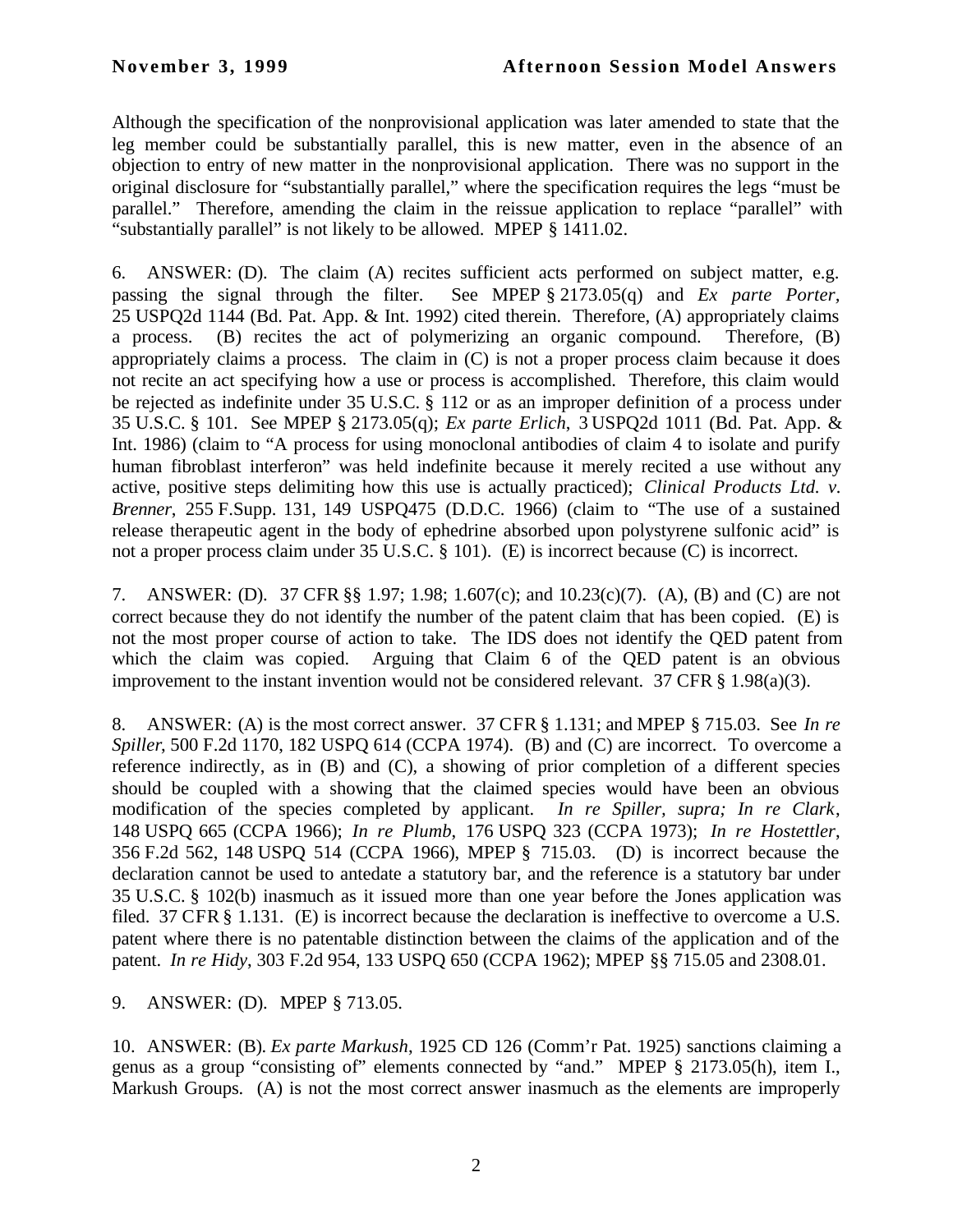connected by "or." (C) and (D) are not the most correct answers. It is improper to use the word "comprising" instead of "consisting of. *Ex parte Dotter*, 12 USPQ 283 (Bd. App. 1931); MPEP § 2173.05(h).

11. ANSWER: (E). 37 CFR § 1.8(a); and MPEP § 512. (A) is incorrect because the response would not be timely, even if the August  $6<sup>th</sup>$  date is given to the response. The six month statutory period for response is measured from the date of the Office action, not the date the action was received. The response was mailed beyond the six month statutory period for response. (B) is incorrect because the U.S. Postal Service certificate of mailing does not comply with 37 CFR § 1.8(a). (C) is incorrect. The date of the certificate of mailing is after the statutory six month period for response. Therefore the response is not shown by the certificate to be timely mailed. (D) is incorrect because (A) and (C) are incorrect. (E) is correct because (A), (B), (C) and (C) are not correct.

12. ANSWER: (B). MPEP § 2173.05(b). (A) is incorrect because the claim interpretation of one possessing ordinary skill level is relevant. MPEP § 2173.02. (C) is incorrect because the guidelines in the specification may be sufficient. MPEP § 2173.05(b). (D) is incorrect since it relies on the improper addition of new matter. (E) is incorrect since (B) is correct.

13. ANSWER: (B). MPEP §§ 710.04, and 710.04(a).

14. ANSWER: (D). Claim 1 provides antecedent basis for Claim 2 of answer (D). 35 U.S.C.§ 112, second paragraph. (A) is incorrect. Claim 1, which is drawn to a "modular telephone plug crimping tool," provides no antecedent basis for "[t]he modular telephone" required by Claim 2. MPEP  $\S$  2173.05(e). (B) is incorrect because it fails to incorporate all the limitations of the claim to which it refers. Caim 1, requiring the secondary body part have a fixed length, provides not antecedent basis for the limitation of claim 2, that the second party part have an ajustable length. 35 U.S.C. § 112, fourth paragraph. (C) is incorrect because it improperly recites a process without setting forth any steps in the process. MPEP § 2173.05(q). (E) is incorrect because (D) is correct.

15. ANSWER: (E). 37 CFR §§ 1.131, and 1.132; and MPEP §§ 706.02(b), 715, and 716.

16. ANSWER: (E). Both (B) and (C) are proper dependent claims and are supported by the specification. 37 CFR § 1.75. (A) is incorrect. The use of the phrase "at least" has no upper limit and could include temperatures greater than that set forth in the specification, i.e. "when exposed to a temperature of from about 10ºC. to 15ºC." MPEP § 2163.05. (D) is incorrect. MPEP § 2111.03 provides that "A claim which depends from a claim which 'consists of' the recited elements or steps cannot add an element or step." As such, (D) seeks to add primary and secondary amines in violation of this caveat.

17. ANSWER: (C). The amendment points out two words occurring in line 6 that are to be deleleted, and two words that are to be inserted in place of the deleted words. 37 CFR § 1.121(a)(2)(i). (A) is incorrect because "dihydric" appears on line 4 and not line 3. (B) is incorrect because "alcohols" does not occur in line 4 of claim 1. (D) is incorrect because "cooling" appears on line 9 and not line 8. (E) is not correct because (B) is incorrect.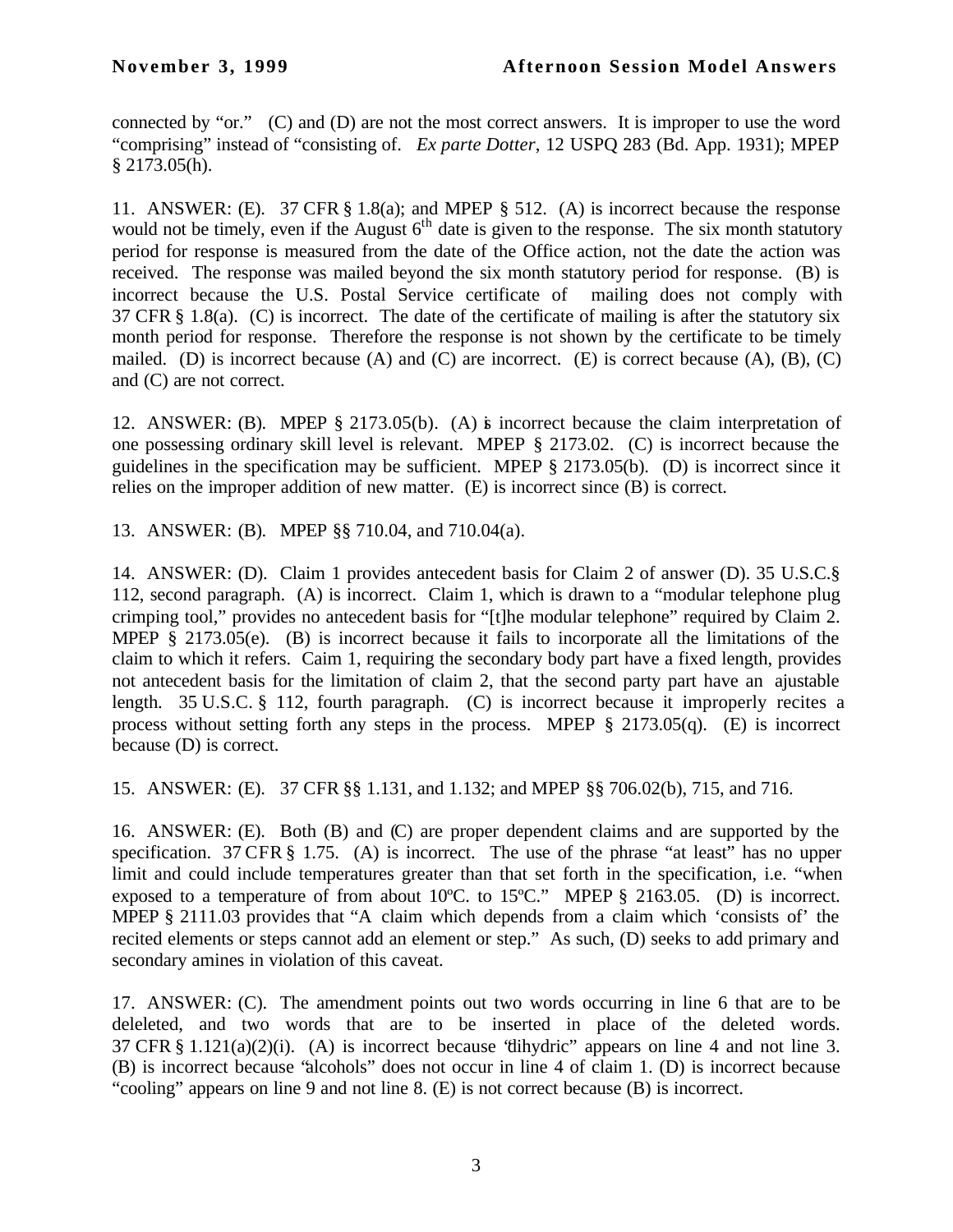18. ANSWER: (C). The scope of Claim 1 is enlarged, or broadened by the deletion of "from the local pool subset" from the claim. As presented in (C), the reissue application is filed less than two years after the original patent was granted and the application seeks to enlarge the scope of Claim 1. As such, a reissue application may be properly granted containing the claim. 35 U.S.C. § 251. (A) and (B) are incorrect. The scope of Claim 1 is enlarged by the proposed amendment. Claims cannot be enlarged or broadened in a reexamination application regardless of when the application is filed. 35 U.S.C. § 305; 37 CFR § 1.552(b). (D) and (E) are also incorrect given that the scope of Claim 1 is broadened by the proposed amendment. As such, the reissue application cannot be filed more than two years from the grant of the original patent. 35 U.S.C. § 251.

19. ANSWER: (B). In *Racing Strollers Inc. v. TRI Industries Inc.*, 11 USPQ2d 1300 (Fed. Cir. 1989) the in banc Federal Circuit stated that for design patents "the 'best mode' requirement of the first paragraph of §112 is not applicable, as a design has only one 'mode' and it can be described only by illustrations showing what it looks like (though some added description in words may be useful to explain the illustrations)." 35 U.S.C. § 171 indicates that the provisions of the Patent Act relating to utility inventions apply to designs "except as otherwise provided." MPEP § 1504.04. The Patent Act, the Rules of Practice in Patent Cases, and the pertinent case law do not exempt designs from the written description, definiteness and independent claim requirements of 35 U.S.C. § 112. Accordingly, inasmuch as (B) is correct, (E) is incorrect. (A), (C), and (D) are incorrect because the written description, definiteness and independent claim requirements of 35 U.S.C. § 112 apply to design applications.

20. ANSWER: (D). MPEP § 402.10.

21. ANSWER: (A). 37 CFR § 1.11; and MPEP §§ 103, and 201.09.

22. ANSWER: (E). The transitional phrase "consisting of" in Claim 1, excludes any element not specified in the claims. MPEP § 2111.03. When the phrase "consisting of" appears in a clause of the body of a claim, rather than immediately following the preamble, it limits the elements set forth only in that clause, but other elements are not excluded from other clauses in the claim as a whole. Id. Here, the phrase "consisting of" in the base claim limits the output device to a video monitor. Thus, in Claim 4 the recitation of "a printer" as an output device is improper. Moreover, the recitation of the same limitation found in Claim 1, i.e., "a video monitor," does not further limit the base claim. 35 U.S.C. § 112, paragraph 5, 37 CFR § 1.75(c). Claim 5, depends on improper Claim 4, and they are improper. A claim, which depends from an improper base claim, is itself improper. MPEP § 608.01(n). Answer (A) is incorrect because Claim 2 properly refers to a prior claim, Claim 1, it includes all the limitations of Claim 1, and it further limits claim 1. 35 U.S.C. § 112, paragraph 4, 37 CFR § 1.75(c). Answer (B) is incorrect because Claim 3 properly refers to, in the alternative, prior claims (claim 1 or claim 2), it includes all the limitations of Claim 1 or Claim 2, and it further limits Claim 1 or Claim 2. 35 U.S.C. § 112, paragraph 5, 37 CFR § 1.75(c). As discussed above, Claim 2 is a proper dependent claim. Answer (C) is incorrect because, as discussed above, Claim 3 is a proper dependent claim. Answer (D) is incorrect because, as discussed above, Claim 4 is also an improper dependent claim. Thus, the most correct answer is Answer (E).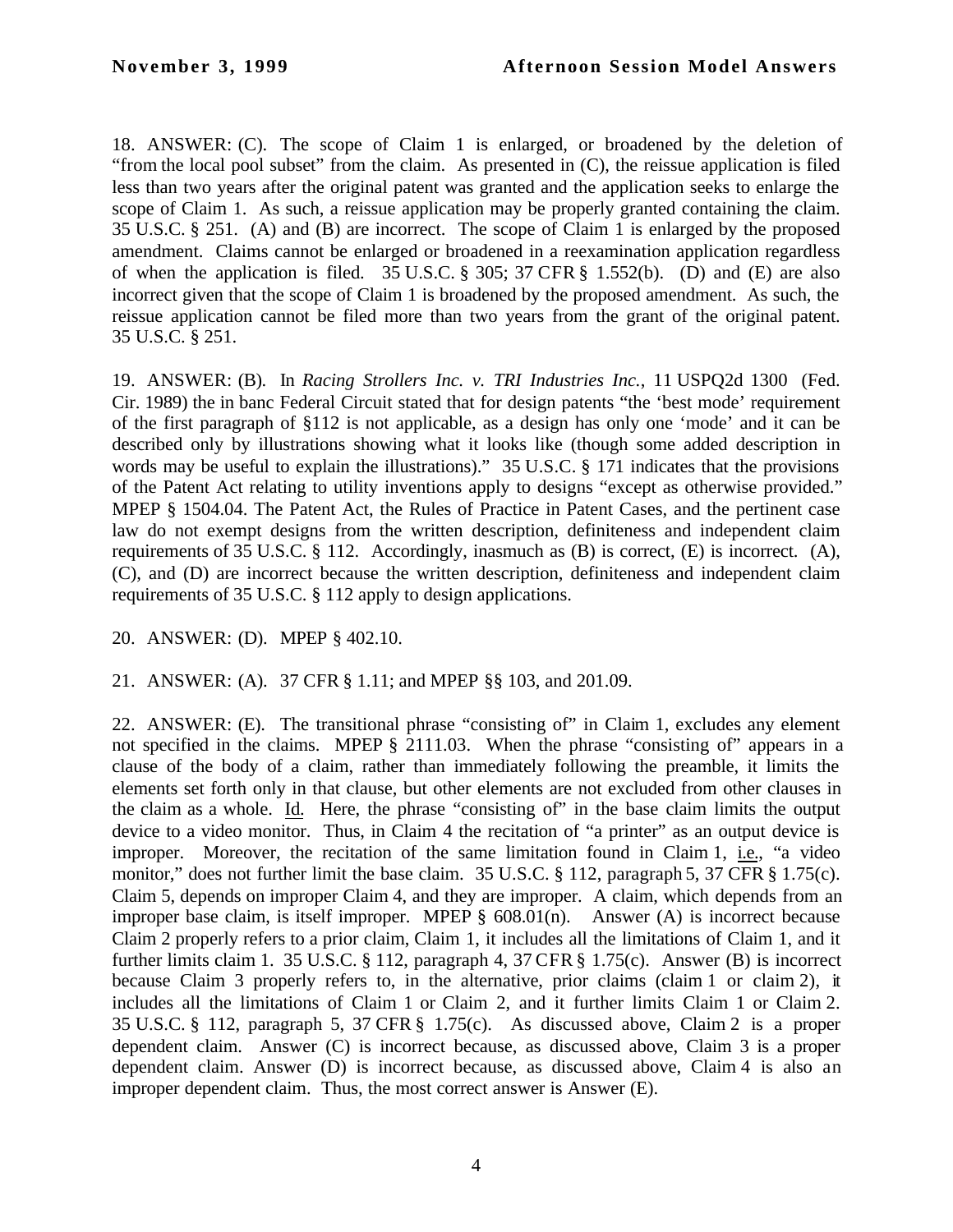23. ANSWER: (E) is the most correct answer. MPEP § 2173.05(b), "Reference To An Object That Is Variable May Render A Claim Indefinite," items B, C, and F. Each expression has been found to require support in the specification disclosing a standard for ascertaining what the inventor meant.

24. ANSWER: (A). 37 CFR § 1.75, and MPEP § 2173.05(b). The limitation, "the outer surface of said case" does not lack antecedent basis since it is an inherent part of the case. (B) is incorrect because claim 1 recites two different memory chips and the recitation of "said memory chip" therefore renders the claim indefinite. MPEP § 2173.05(e). (C) is incorrect because claim 5 does not further limit claim 1. (D) and (E) are incorrect because (A) is correct.

25. ANSWER: (C). 37 CFR §§ 1.10(a), and 1.53(b). "The filing date of an application for patent filed under this section, is the date on which a specification as prescribed by 35 U.S.C. § 112 containing a description pursuant to § 1.71 and at least one claim pursuant to § 1.75, and any drawing required by § 1.81(a) are filed in the Patent and Trademark Office."

26. ANSWER: (E) is correct because (B) and (C) are correct. (A) does not overcome the prior art because the broad "comprising" language permits the laminate to have additional layers, such as an intermediate adhesive layer. MPEP § 2111.03. (B) overcomes a § 102 rejection on the basis of the prior art by reciting that the transparent protective layer and the light-sensitive layer are in actual contact therewith, eliminating the possibility of an intermediate adhesive layer. (C) also avoids the prior art by using a negative limitation to particularly point out and distinctly claim that X does not claim any laminate including an adhesive layer. MPEP § 2173.05(i).

27. ANSWER: (B). 37 CFR § 1.172.

28. ANSWER: (D). 37 CFR § 1.52(c), and MPEP § 605.04(a).

29. ANSWER: (A). 35 U.S.C. §112, paragraph 2; and MPEP §§ 2173.05(a), and 706.03(d). A patentee can be his own lexicographer and may use a term in a manner contrary to or inconsistent with one or more of the term's ordinary meanings. However, a term may not be given a meaning repugnant to its usual meaning. MPEP § 2173.05 (third italicized subject). Here, the use of "fluid" to mean "solid" is repugnant to its ordinary meaning. Also, when there is more than one definition for a term, it is incumbent on the applicant to make clear which definition is relied upon. Until the meaning of the claim is clear, a rejection under the second paragraph of 35 U.S.C. § 112 is appropriate. Here, "fluid" is inconsistently defined. In the specification, it must be "above  $2^{\circ}$  C." in the specification, whereas it is " $0^{\circ}$  to  $10^{\circ}$  C. in the claim. *See also* MPEP § 2106 (in context of computer related inventions). If an applicant asserts that a term has a meaning that conflicts with its art-accepted meaning, the applicant should be encouraged to amend the claim to better reflect what is intended to be claimed as the invention. MPEP § 2106. (B) is incorrect because the Greene research results were published after Billie's filing date and the research occurred in Great Britain. Thus, this research does not constitute prior art under 35 U.S.C. § 102(a). (C) is incorrect because it confuses the concept of enablement with definiteness. (D) is incorrect because whether the composition that results from the claimed process occurs naturally is immaterial to whether a method for forming that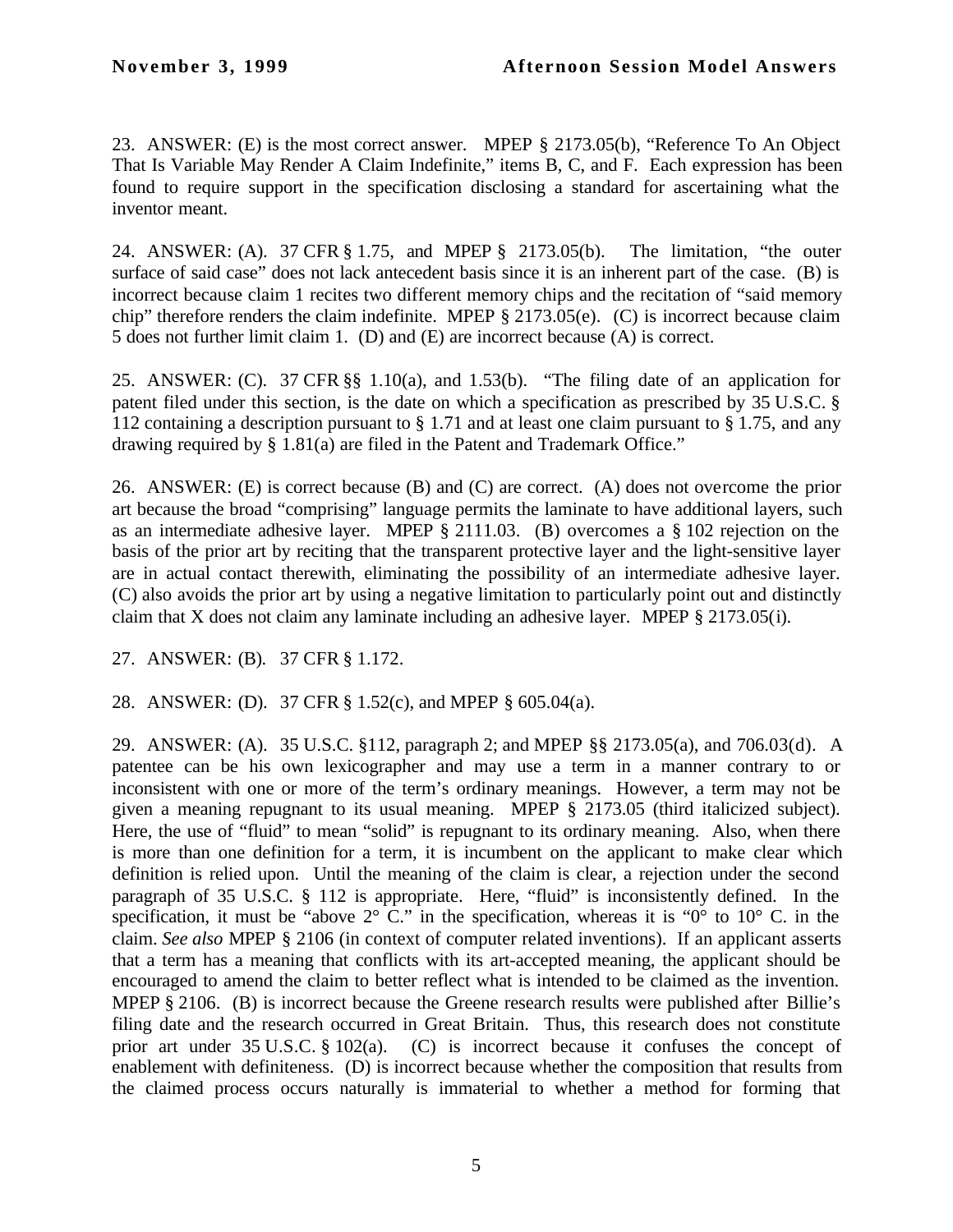composition is statutory subject matter. (E) is incorrect because an applicant need not understand how an invention works or recite the theory in a claim.

30. ANSWER: (D). 35 U.S.C. § 4; and MPEP § 309.

31. ANSWER: (C). August 3, 1998, was the date on which the requirements of 35 U.S.C. § 371(c)(1), (2), and (4) were completed. PCT Articles 11 and 20; PCT Rule 47.1(c); and 35 U.S.C. § 102(e) which states that a person shall be entitled to a patent *unless* "the invention was described in a patent granted on…an international application by another who has fulfilled the requirements of paragraphs (1), (2), and (4) of section 371(c) of this title before the invention thereof by applicant for patent."

32. ANSWER: (B). 37 CFR §§ 1.291, and 1.501; MPEP §§ 2202, and 2203.

33. ANSWER: (D). 37 CFR § 1.321(c); and MPEP § 804.02. (A) is incorrect because provisional rejections between copending applications based on the judicially created doctrine of double patenting are provided for in MPEP § 804, item 1B. (B) is incorrect because the rejection is still applicable even though the continuation application gets the filing date of the first application. MPEP § 804.02. (C) is incorrect because the rejection is proper. Applicant voluntarily filed a second application without a restriction requirement by the Examiner. *In re Schneller*, 158 USPQ 210 (CCPA 1968) and MPEP § 804. (E) is incorrect because it omits the provision concerning common ownership. 37 CFR § 1.321(c).

34. ANSWER: (E). (A) is incorrect because the composition naturally occurring. MPEP 2106. (B) is incorrect because patentability of a product claimed by a product-by process claim is based on the product itself. MPEP § 2106. Since the product is naturally occurring, the claim provides the basis for a proper rejection under 35 U.S.C. § 101. (C) is incorrect because it drawn to more than one statutory class of invention, i.e., a product and a process, in the same claim and is therefore not within one of the statutory classes set forth by 35 U.S.C. § 101. The claim is properly rejectable under 35 U.S.C. § 112, second paragraph. MPEP § 2173.05(p). (D) is incorrect because mathematical equations alone are not patentable subject matter. MPEP § 2106. (E) is correct because (A) - (D) are incorrect.

35. ANSWER: (D). MPEP § 608.01(l). (A) is incorrect because the original numbering of the claims must be preserved throughout the prosecution.  $37 \text{ CFR}$  § 1.126. (B) is incorrect and nonsensical. (C) is incorrect because a multiple dependent claim will always be considered to be the total number of claims (dependant and independent) to which direct reference is made therein.  $37 \text{ CFR} \text{ } \text{\&} 1.75(c)$ . (E) is incorrect because (D) is correct.

36. ANSWER: (D). Claim 1 is a "single means claim" which is not subject to the interpretive rules of §112, paragraph 6 (which applies only to claims for combinations). Answers (A), (B) and (E) are incorrect for at least that reason. According to *In re Hyatt*, 708 F.2d 712, 218 USPQ 195 (Fed. Cir. 1983), the proper basis for rejecting a single means claim is the first paragraph of §112 (enablement) rather than the second paragraph (definiteness). *See also* MPEP § 2181. Therefore, answer (C) is not the correct answer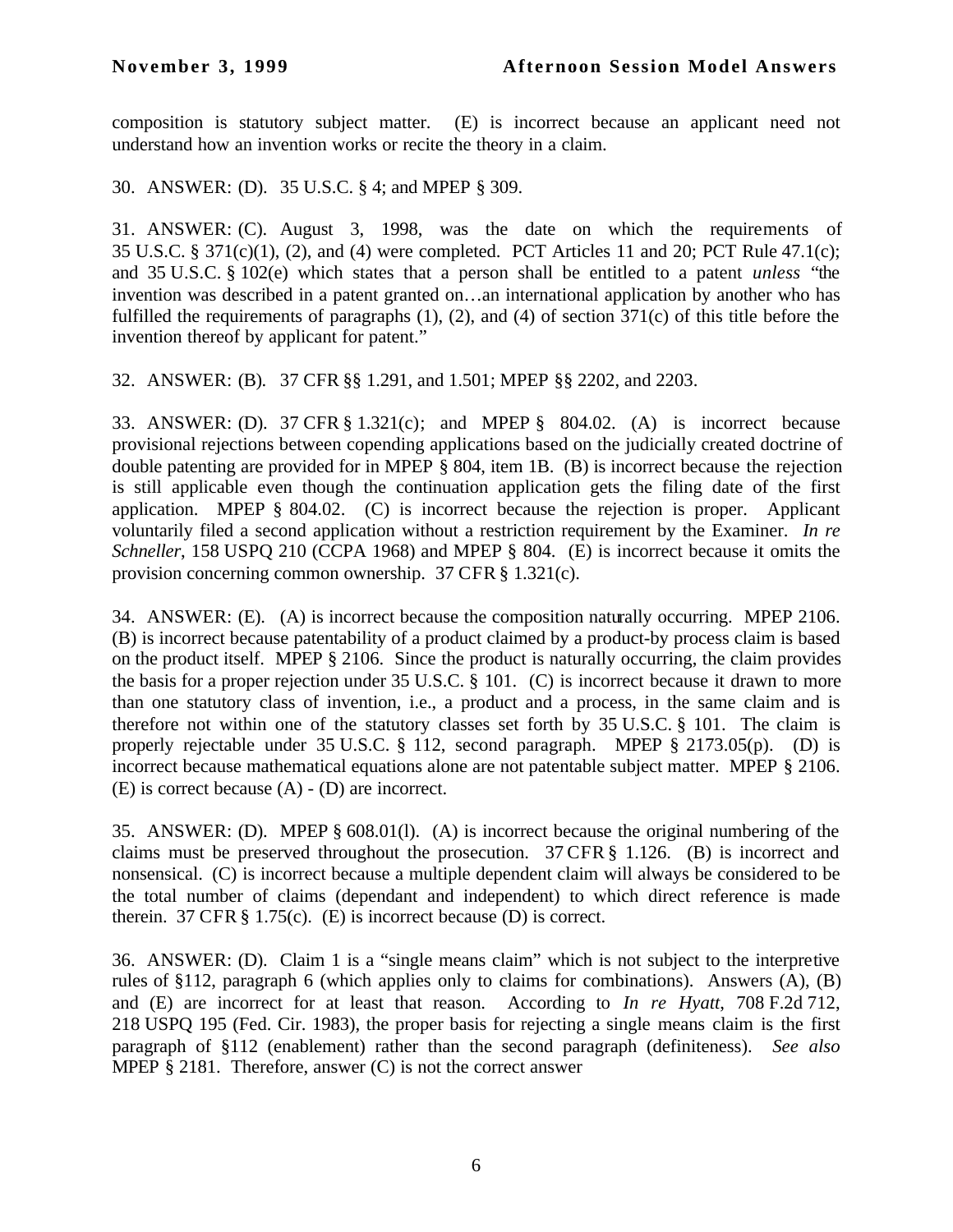37. ANSWER (D). Claim 3 is improper because does not further limit the claim from which it depends, in violation of 35 U.S.C. § 112, paragraph 4 and 37 CFR §1.75(c). (A) is wrong because the Barry patent anticipates only claims 1, 3 and 4. (B) is wrong at least because Claim 1 is an original claim and an original claim provides its own written description. *In re Anderson*, 471 F2d 1237, 176 USPQ 331 (CCPA 1973). (C) is wrong because claim 2 is a proper dependent claim that further restricts the scope of claim 1 by narrowing the resistance value range. Similarly, (E) is incorrect because claim 4 specifies that the DC current source produces variable current, a limitation not in claim 1, and therefore properly narrows the scope of that claim.

38. ANSWER: (B). 35 U.S.C. §§ 101 and 112, second paragraph; and MPEP § 2173.05(q). The claim in (B) recites two positive steps of using paint. The first step is applying the paint to a surface. The second step is removing the excess paint.  $(A)$ ,  $(C)$  and  $(D)$  are not proper process claims because they do not recite a positive step specifying how the use is accomplished. For example, (A) does not set forth the step(s) by which the antibodies isolate interferon.

39. ANSWER: All answers accepted.

40. ANSWER: (C ). 35 U.S.C. § 102; and MPEP §§ 2133.03(e)(4), and 2133.03(e)(6).

41. ANSWER: (C). (C) is correct because it fails to comply with 37 CFR § 1.75(c), which states: "One or more claims may be presented in dependent form, referring back to and further limiting another claim or claims in the same application." In the present case, Claim 2 refers back to Claim 1, but fails to properly limit the capacitance recited in Claim 1 because it recites the term "about" immediately before the capacitance range. The term "about" allows for a range slightly above 0.011 µf or below 0.003 µf. A range below 0.003 is outside the scope of Claim 1. See MPEP 2144.05. Therefore, the claim in (C) does not properly limit Claim 1. (A), (B), and (D) are wrong because they are proper dependent claims. They further limit Claim 1 by limiting the capacitance to values within the scope of Claim 1, and therefore, comply with 37 CFR § 1.75(c). In (D), the applicant may rely upon the original claim for the description of the range of capacitance. MPEP  $\S$  608.01(1). (E) is wrong because (D) is a proper dependent claim.

42. ANSWER: (C). 37 CFR § 1.75(c); and MPEP 608.01(n).

43. ANSWER: (C). 35 U.S.C. § 102(b); and MPEP § 2133.03(b), item D, states "An assignment or sale of the rights, such as patent rights, in the invention is not a sale of 'the invention' within the meaning of section 102(b). The sale must involve the delivery of the physical invention itself*. Moleculon Research Corp. v. CBS, Inc.*, 793 F.2d 1261, 1265, 229 USPQ 805, 809 (Fed. Cir. 1986)." (A) is incorrect. MPEP § 2133.03(b), item I (A), states, "An invention may be deemed to be 'on sale' even though the sale was conditional. The fact that the sale is conditioned on buyer satisfaction does not, without more, prove that the sale was for an experimental purpose. *Strong v. General Elec. Co.*, 434 F.2d 1042, 1046, 168 USPQ 8, 12 (5th Cir. 1970)." (B) is incorrect. MPEP § 2133.03(b), item I (B), states, "A 'sale' need not be for profit to bar a patent. If the sale was for the commercial exploitation of the invention, it is 'on sale' within the meaning of 35 U.S.C. 102(b). *In re Dybel*, 187 USPQ 593, 599 (CCPA 1975)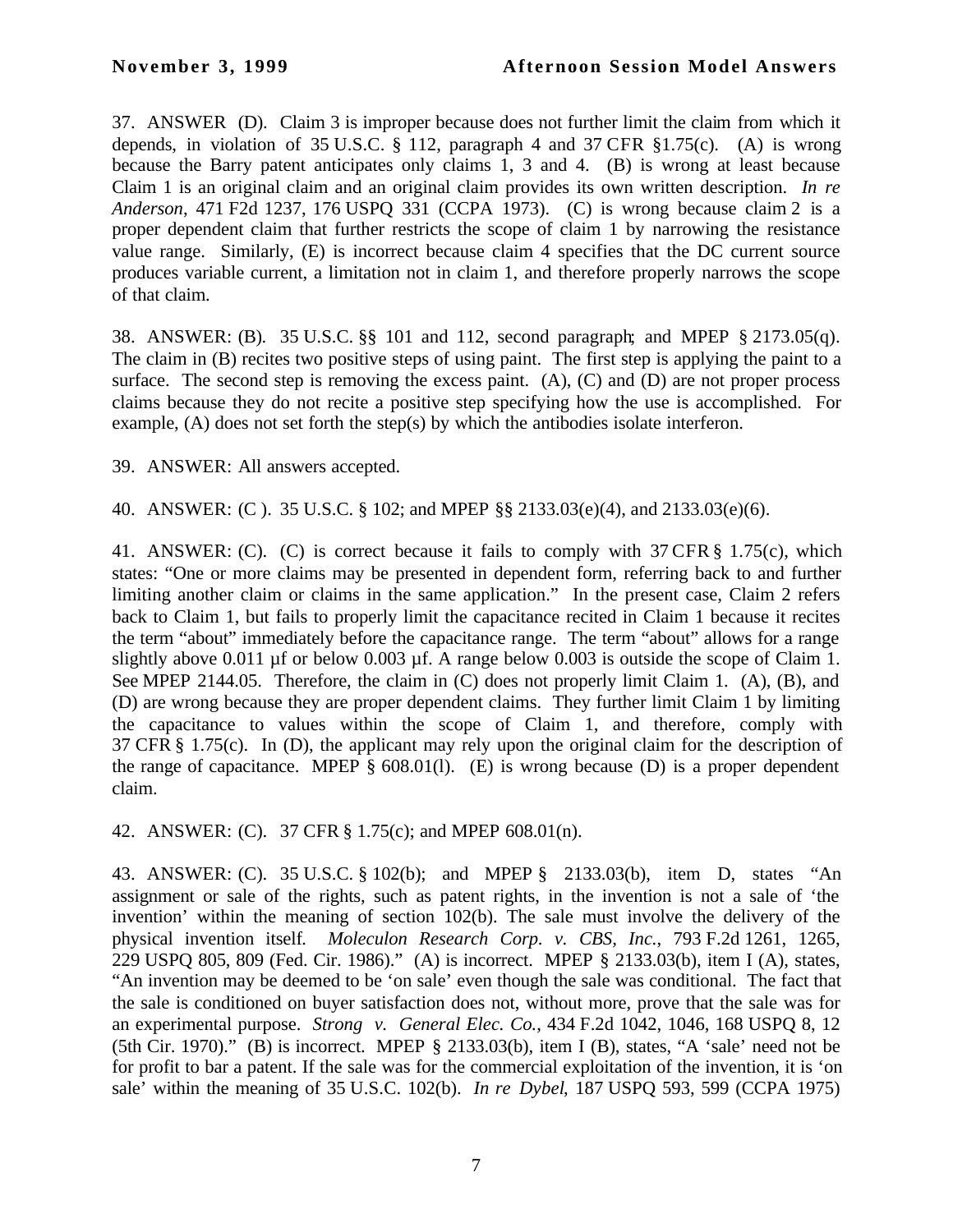('Although selling the devices for a profit would have demonstrated the purpose of commercial exploitation, the fact that appellant realized no profit from the sales does not demonstrate the contrary.')." (D) is incorrect. MPEP § 2133.03, item IIB, states, "It is not necessary that a sale be consummated for the bar to operate. *Buildex v. Kason Indus.*, 849 F.2d 1461, 1463-64, 7 USPQ2d 1325, 1327-28 (Fed. Cir. 1988) (citations omitted)." (E) is incorrect. MPEP § 2133.03, item II (A), states, "Since the statute creates a bar when an invention is placed 'on sale,' a mere offer to sell is sufficient commercial activity to bar a patent*. In re Theis*, 610 F.2d 786, 791, 204 USPQ 188, 192 (CCPA 1979)… In fact, the offer need not even be actually received by a prospective purchaser. *Wende v. Horine*, 225 F. 501 (7th Cir. 1915)."

44. ANSWER: (D). "Applications for patents shall be kept in confidence by the Patent and Trademark Office and no information concerning the same given without authority of the application or owner unless necessary to carry out the provisions of any Act of Congress or in such special circumstances as may be determined by the Commissioner." 35 U.S.C. § 122. However, when the applications share a common assignee, an examiner may provisionally reject claims, under 35 U.S.C. § 102(e)/103, in the later filed application, when appropriate. MPEP § 706.02(k). Here, G's application and H's application share a common assignee. Answers (A) and (E) are incorrect because a provisional rejection, under 35 U.S.C. § 102(e)/103, in any of these circumstances would not maintain the confidence of G's application or H's application. 35 U.S.C. § 122. Thus, in neither of the circumstances presented in these answers will you most likely need to overcome the rejection. Answer (B) is incorrect. Inasmuch as there is no common assignee, the confidential status of applications under 35 U.S.C. § 122 must be maintained, and no rejection can be made using or relying on the earlier filed application as prior art. MPEP 706.02(g), item II. Answer (C) is incorrect because a provisional rejection under 35 U.S.C. § 102(e)/103, cannot be properly made when the applications have the same filing date. A provisional double patenting rejection may be proper. Answer (E) is incorrect because the examiner may not properly reject claims in an earlier filed application over the claim of a later filed application. 35 U.S.C. § 102(e)/103; MPEP § 706.02.

45. ANSWER: (E). 35 U.S.C. § 112, first and second paragraphs. Interconnection of the elements as described in the written description provided by the inventor and as disclosed in the drawings is no longer required.

46. ANSWER: (A). An applicant in a patent application filed on or before June 8, 1995, and which has an effective filing date of June 8, 1993 or earlier, is entitled to have new evidence in support of patentability entered and considered (and the finality of the final rejection withdrawn), provided the submission (along with the appropriate fee) is filed prior to the filing of an appeal brief to the Board of Patent Appeals and Interferences or abandonment of the application. 37 CFR § 1.129(a); MPEP § 706.07(g). Here, the application is filed on June 8, 1995, it has an effective filing date of June 8, 1993, and the submission (along with the appropriate fee) is filed prior to the filing of the appeal brief to the Board of Patent Appeals and Interferences or the abandonment of the application. Answers (B) and (D) are incorrect because the submission was not filed prior to the filing of the appeal brief to the Board of Patent Appeals and Interferences. 37 CFR § 1.129(a); MPEP § 706.07(g). Answer (C) is incorrect because the submission was not filed prior to the abandonment of the application on December 18, 1999. 37 CFR § 1.129(a); and MPEP § 706.07(g). Answer (E) is incorrect because Answer (C) is incorrect.